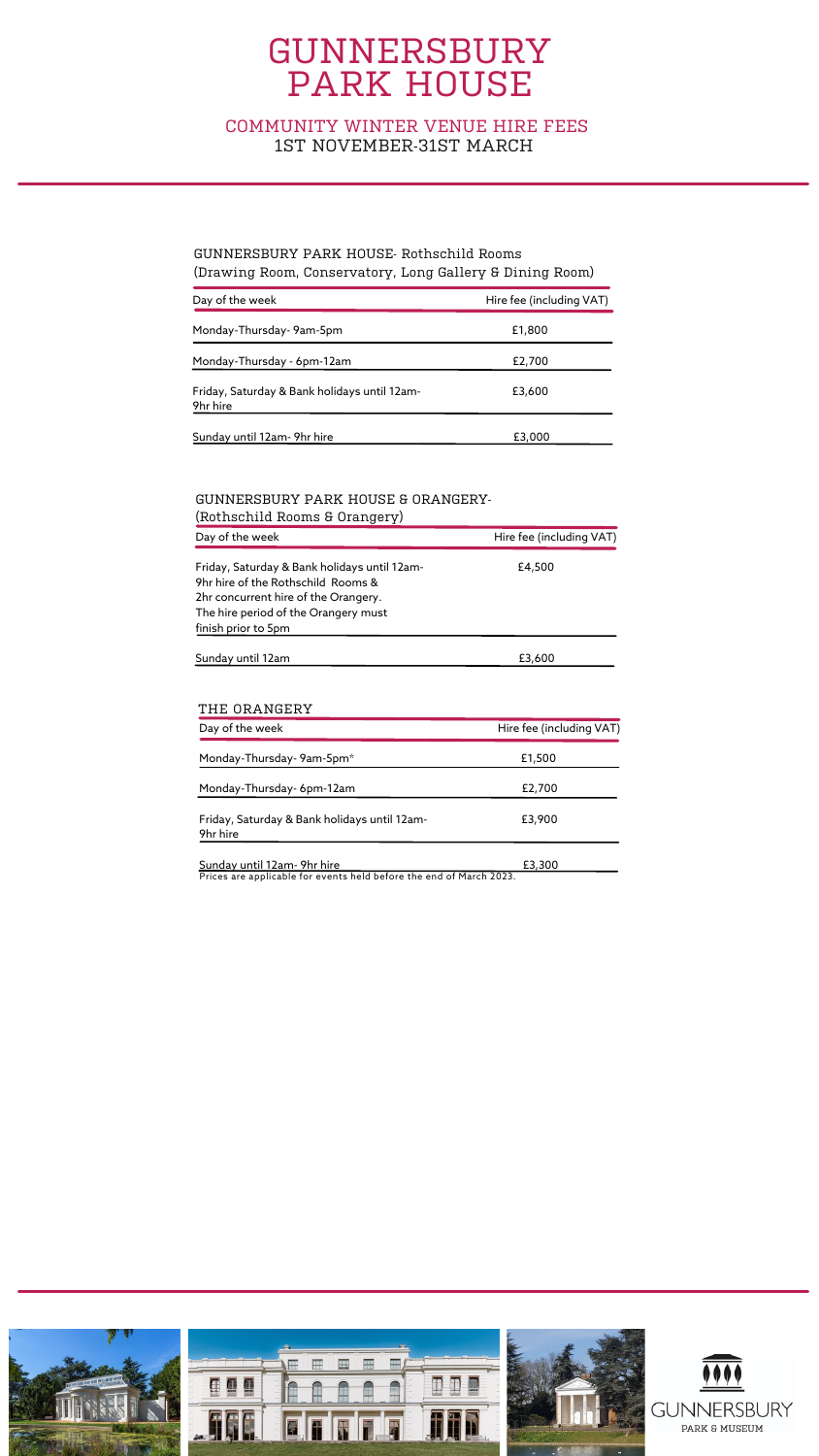| Day of the week               | Hire fee (including VAT) |
|-------------------------------|--------------------------|
|                               |                          |
| Monday-Thursday               |                          |
| Anytime per hour until 12am   | £240                     |
|                               |                          |
| Friday-Sunday & Bank Holidays |                          |
| Anytime per hour until 12am   | £360                     |
| Friday-Sunday & Bank Holidays |                          |
| 12am-1am                      | £600                     |
|                               |                          |

| Day of the week               | Hire fee (including VAT) |
|-------------------------------|--------------------------|
|                               |                          |
| Monday-Thursday               |                          |
| Anytime per hour until 12am   | £180                     |
| Friday-Sunday & Bank Holidays |                          |
| Anytime per hour until 12am   | £240                     |
| Friday-Sunday & Bank Holidays |                          |
| 12am-1am                      | £480                     |

| Day of the week                                                                        | Hire fee (including VAT)  |  |
|----------------------------------------------------------------------------------------|---------------------------|--|
| Monday-Thursday -Anytime per hour                                                      |                           |  |
| until 12am                                                                             | £180                      |  |
| Friday-Sunday & Bank Holidays                                                          |                           |  |
| Anytime per hour until 1am<br>$\sim$ $\cdot$<br>.<br>. .<br>$\cdots$ $\cdots$ $\cdots$ | N/A<br><b>CA4</b><br>,,,, |  |

#### ADDTIONAL HOURS- ROTHSCHILD ROOMS

Prices are applicable for events held before the end of March 2023.



#### ADDITIONAL HOURS- ORANGERY

#### ADDITIONAL HOURS- TEMPLE

### COMMUNITY WINTER VENUE HIRE FEES 1ST NOVEMBER-31ST MARCH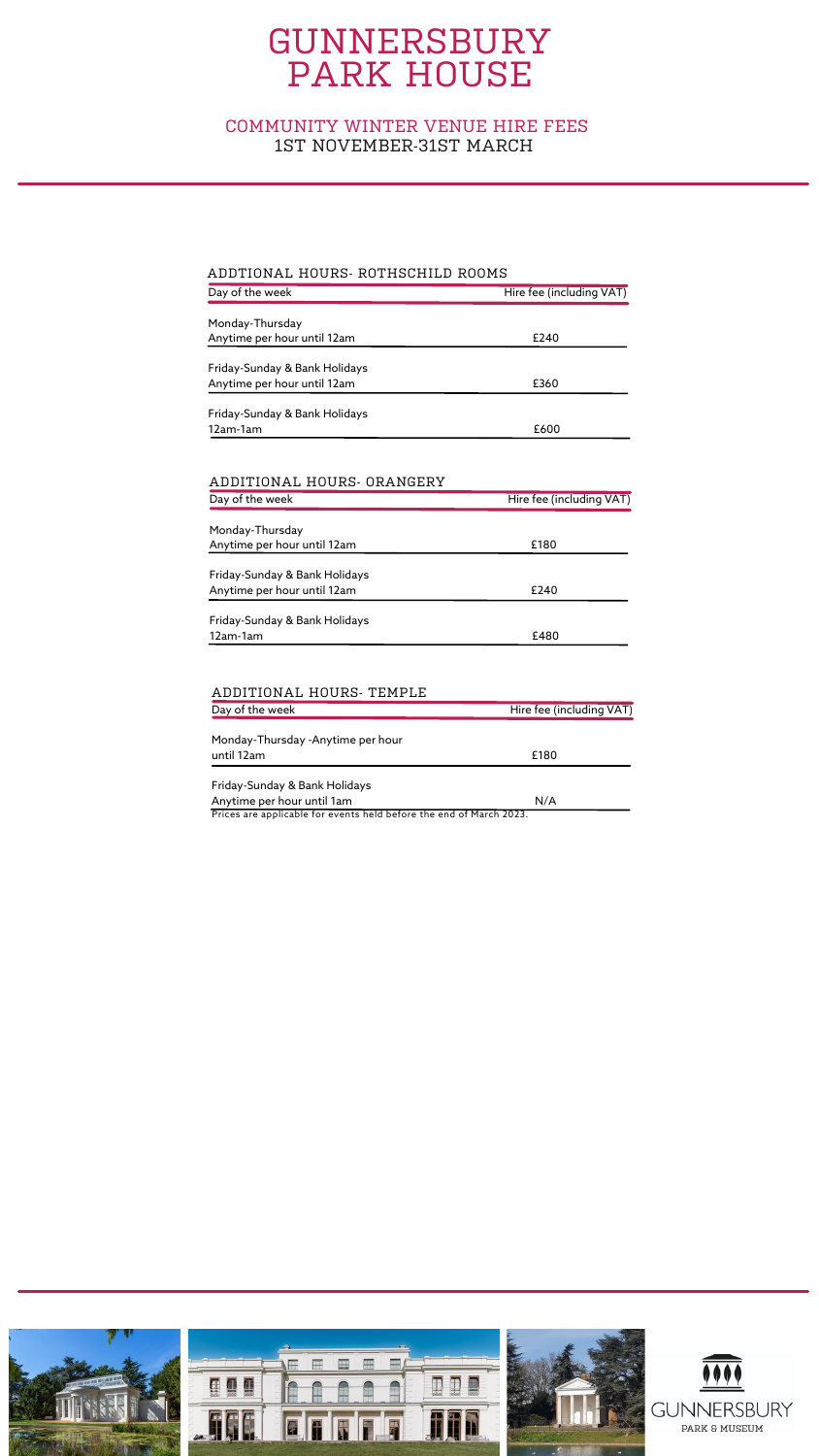### IMPORTANT INFORMATION ABOUT VENUE HIRE

• 9hr hire packages comprise any continuous hire period between 9am – midnight. Minimum hire rates apply.

 $\bm{\cdot}$  9hr hire packages reflects the time your guests are on site and do not include your supplier set-up / clearing times. We allow 2hrs for set-up and 1hr for clearing; if your requirements exceed this, you are able to pay for additional time as needed.

• Prices are for dry room hire only and are exclusive of catering and furniture.

• Prices for all venues include the services of an Event Manager. For package hires, a minimum of 1 x security guard is also included in the fee for the duration of time that guests are on site.

• Prices detailed above are subject to, and inclusive of VAT.

• Gunnersbury reserves the right to amend prices at any time without notice. For premium dates such as New Year's Eve, please contact the Hospitality & Events team for more information.

• Gunnersbury Park House venue hire includes use of a kitchen space. Any events taking place in the Orangery may require a catering service tent. Your caterer will be able to provide details of this.

• Additional time can be booked as per the Tariff Rate card.

#### Portable toilets:

• \*Please note that, for Monday – Thursday daytime hire and the 2hr hire of the Orangery combined with use of the House, there are no exclusive toilet facilities on site for the Orangery. There are public toilets located a 3–5 minute walk away. If you wish, luxury portable toilet hire for the Orangery can be arranged for a cost of £725+VAT (1 x ladies, 1 x gents).

• For the evening and 9hr weekend hire of the Orangery, portable toilet hire is included and comprises 1 x gentleman's and 1 x ladies toilet which is sufficient for 80 guests.

South or North Lawns hire:

• North and South Lawn hire is available on request. Please ask a member of the team for details.

• Lawn hire is strictly for non-licensable activity only. Licensable activity is only available in Gunnersbury

Park House or Orangery. If you wish to use the South or North Lawns for licensable activity,

please enquire with a member of the team who will be happy to advise.

• Hire of the South or North Lawns is available Monday – Thursday only.



### COMMUNITY WINTER VENUE HIRE FEES 1ST NOVEMBER-31ST MARCH